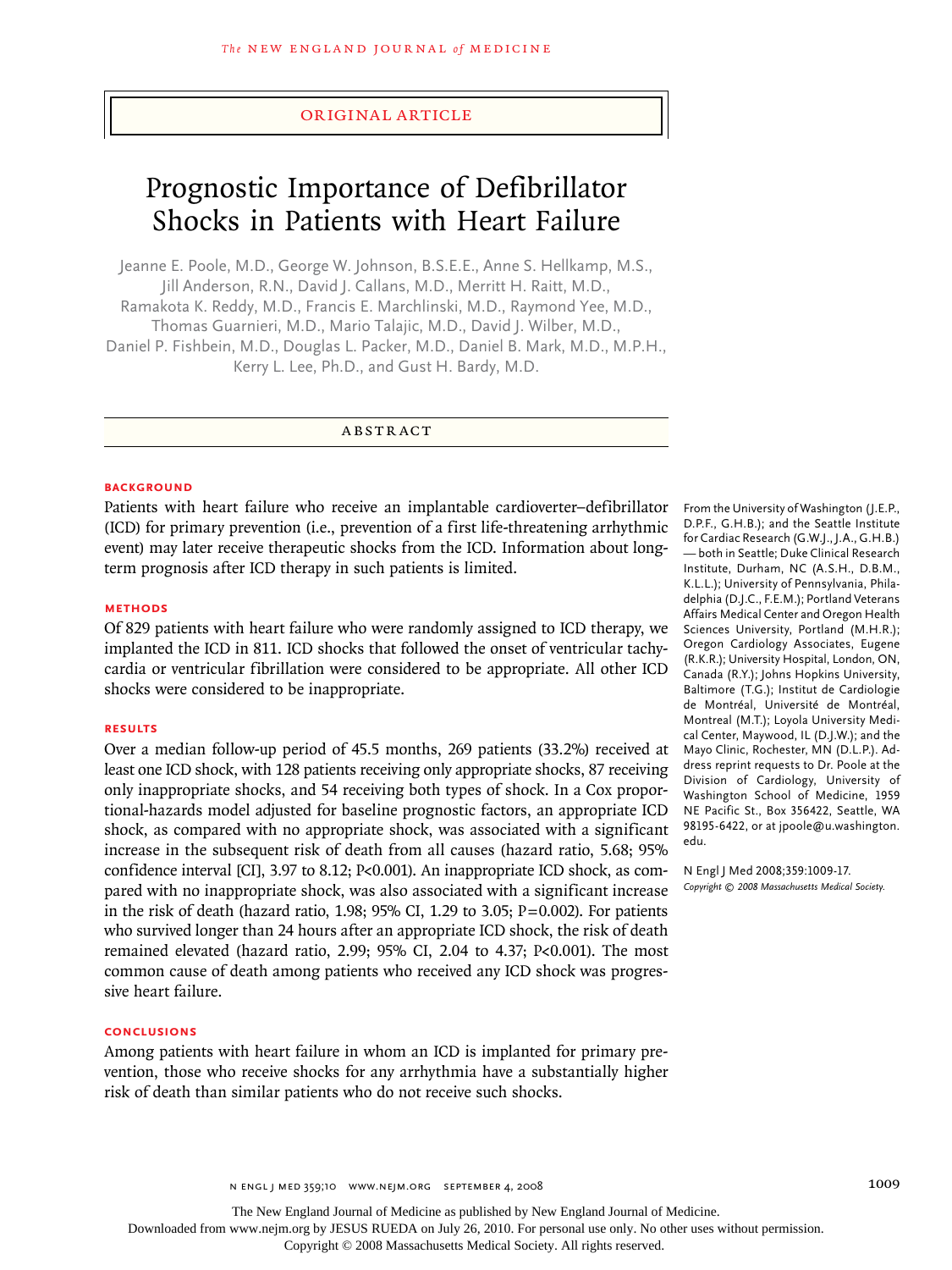THE SUDDEN CARDIAC DEATH IN HEART<br>Failure Trial (SCD-HeFT) (ClinicalTrials.gov<br>number, NCT00000609) and the Multicenter<br>Automatic Defibrillator Implantation Trial II Failure Trial (SCD-HeFT) (ClinicalTrials.gov number, NCT00000609) and the Multicen-(MADIT II) both showed that therapy with implantable cardioverter–defibrillators (ICDs) improves survival among patients who are at risk for sudden cardiac death but who have not previously had a sustained ventricular arrhythmia.1-3 On the basis of these data, recent clinical guidelines consider the implantation of an ICD for "primary prevention" (i.e., prevention of a first life-threatening arrhythmic event) to be standard high-quality care for patients who meet the entry criteria for these trials.<sup>4</sup>

One result of this broader use of ICDs is that the natural history of the disease in these patients is modified as a consequence of the delivery of ICD therapies. Patients in whom an ICD is implanted for primary prevention and who subsequently receive an appropriate defibrillator shock may have a different prognosis from similar patients who do not receive a shock. Although data from MADIT II previously showed that patients who received appropriate ICD therapy had a risk of death that was increased by a factor of 3,<sup>5</sup> there is little evidence from current practice that the importance of these events is recognized by physicians who care for these patients. We therefore assessed the long-term prognostic significance of both appropriate and inappropriate ICD shocks in SCD-HeFT.

#### **METHODS**

#### **Study Overview and Population**

The study design, methods, and primary results of SCD-HeFT have been reported previously.<sup>1,2</sup> SCD-HeFT was a multicenter clinical trial in which 2521 patients with New York Heart Association (NYHA) class II or III heart failure and a left ventricular ejection fraction of 35% or less, but no previous sustained ventricular arrhythmia, were randomly assigned in equal proportions to receive an ICD, amiodarone therapy, or placebo. The cause of the heart failure was ischemic in 52.0% of the patients and nonischemic in 48.0%. The use of evidence-based medical therapies was at high levels both at baseline and at the final follow-up assessment.2 After a median follow-up of 45.5 months, ICD therapy, as compared with medical therapy alone, was associated with a 23.0% decrease in the risk of death.

The protocol was approved by the institutional review board at each participating organization, and each patient provided written informed consent before enrollment. Sponsorship and oversight of the trial were provided by the National Heart, Lung, and Blood Institute. Study drugs and ICDs were provided free of charge by the manufacturers (Wyeth–Ayerst Laboratories [now Wyeth Pharmaceuticals] and Medtronic, respectively).

The authors designed this study, collected and analyzed the data, and made the decision to submit the results for publication. Dr. Poole wrote the manuscript, which was reviewed by all the authors. The corporate sponsors of the trial had no role in the design, analysis, or interpretation of the study. ICD-shock data and clinical data were maintained in confidential, secure databases (the ICD Core Laboratory at the Seattle Institute for Cardiac Research and the Duke Clinical Research Institute, respectively).

#### **ICD Therapy**

Each patient in the ICD-therapy group was assigned to receive a single-lead ICD (Medtronic Micro Jewel II model 7223Cx). This device was implanted in 804 of 811 patients (99.1%); 4 patients received other Medtronic single-lead models, and 3 patients received Medtronic dual-lead models, owing to deviations from the protocol. The protocol for the programming of the ICD was deliberately conservative, specifying that the ICD should intervene only for rapid, life-threatening ventricular tachycardia or ventricular fibrillation. A single zone of therapy was used, and an episode of tachycardia was defined as at least 18 of 24 beats at a rate of 188 beats per minute or more (≤320 msec). Up to six shocks could be delivered per episode. Neither antitachycardia pacing nor a second zone of therapy was allowed, since patients with known sustained ventricular tachycardia were excluded from the study. Antibradycardia pacing was programmed at 50 beats per minute but would not be triggered to pace unless the heart rate dropped below 34 beats per minute (a process defined as hysteresis).

#### **Follow-up**

Downloading of the information from the ICD was performed at the time of implantation, every 3 months thereafter, and after ICD shocks were delivered. Reports of the downloaded information were electronically sent or saved to a disk

The New England Journal of Medicine as published by New England Journal of Medicine.

Downloaded from www.nejm.org by JESUS RUEDA on July 26, 2010. For personal use only. No other uses without permission.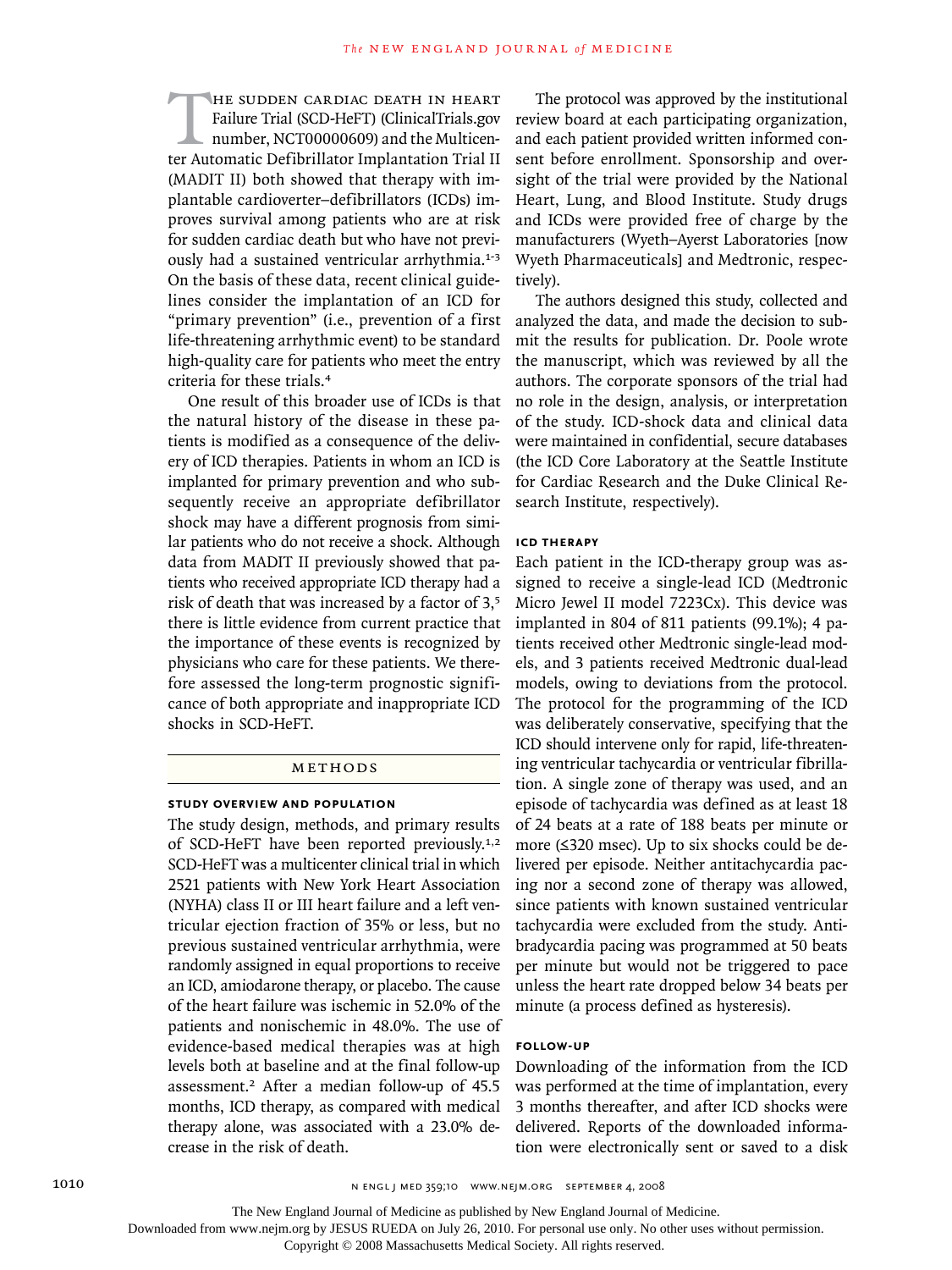and mailed to the ICD Core Laboratory. Permission to obtain data on the ICD after the death of a patient was requested from the patient's next of kin. The cause of death for all patients was determined according to preset criteria by the events committee, whose members were unaware of the therapy group to which the patient had been assigned.

### **Electrogram Classification**

All electrograms showing events that triggered ICD shocks were assigned to two independent members of the Electrogram Review Committee (see the Appendix), who classified the events according to predetermined diagnostic criteria for cardiac rhythms. To discriminate ventricular from supraventricular rhythms, onset characteristics, electrograms recorded before detection of the arrhythmia and after delivery of the shock, and plots of RR intervals were analyzed. Shocks were considered to be appropriate if the triggering rhythm was determined to be ventricular fibrillation or ventricular tachycardia. Inappropriate triggers of ICD shocks included supraventricular tachycardias, oversensing of P or T waves as R waves, double counting of R waves, and an artifact from lead fractures or electromagnetic interference. The delivery of a shock after the spontaneous termination of nonsustained ventricular tachycardia was also considered to be inappropriate. The term "ICD shock" in this analysis refers to ICD therapy that was triggered for a single rhythm event, regardless of the total number of actual shocks that were required to satisfy the criteria for termination of tachycardia by the ICD.

## **Statistical Analysis**

Standard descriptive statistics were used, including percentages for discrete variables and medians and quartiles for continuous variables. The relationship of ICD-shock therapy to death from any cause was examined with the use of Cox proportional-hazards models,<sup>6</sup> with adjustment for baseline prognostic factors measured in the trial. These included age, sex, cause of heart failure, NYHA class, time since the diagnosis of heart failure, left ventricular ejection fraction, distance covered on a 6-minute walk, systolic blood pressure, presence or absence of diabetes, use or nonuse of angiotensin-converting–enzyme inhibitors, use or nonuse of digoxin, presence or absence of mitral regurgitation, renal sufficiency or insufficiency, presence or absence of a history of substance abuse, baseline electrocardiographic intervals, and score on the Duke Activity Status Index.<sup>7</sup> Risk relationships were characterized as hazard ratios and 95% confidence intervals, generated with the use of the Cox model.

Appropriate and inappropriate shocks were treated as two separate time-dependent covariates, allowing the risk to change after the occurrence of a shock. Thus, a patient's follow-up was credited to the no-shock group until a shock occurred, at which time the patient became part of the risk group for that shock type (i.e., appropriate or inappropriate). "Both shock types" refers to the receipt of both an appropriate and an inappropriate shock during follow-up.

The Cox model was also used to assess whether there was an interaction between appropriate and inappropriate shocks — that is, whether the prognostic effect of an appropriate shock differed if patients also received an inappropriate shock (and vice versa). Interaction terms were also used to determine whether the association of each shock type with the risk of death differed according to the cause of heart failure or NYHA class. Data for patients who had their ICD removed during follow-up were censored at the time the device was removed.

Analyses were also performed to assess the prognostic effect of multiple episodes of the same type of shock (appropriate or inappropriate) in contrast to multiple episodes consisting of both appropriate and inappropriate shocks. For this assessment, additional time-dependent covariates reflecting the occurrence of two (or more) appropriate shocks and two (or more) inappropriate shocks were also considered in the Cox model.

In addition, separate analyses were performed that included only shocks that patients survived for more than 24 hours. In this analysis, shocks that occurred 24 hours or less before death were not considered — that is, at the time of death, a patient was classified as a member of the risk group that he or she had been in before the shock.

Kaplan–Meier survival rates 1 year after a shock were calculated to compare survival after shock therapy according to the type of ICD shock received and in selected clinical subgroups. Reported P values are two-sided and have not been adjusted for multiple testing.

N ENGL J MED 359;10 WWW.NEIM.ORG SEPTEMBER 4, 2008 1011

The New England Journal of Medicine as published by New England Journal of Medicine.

Downloaded from www.nejm.org by JESUS RUEDA on July 26, 2010. For personal use only. No other uses without permission.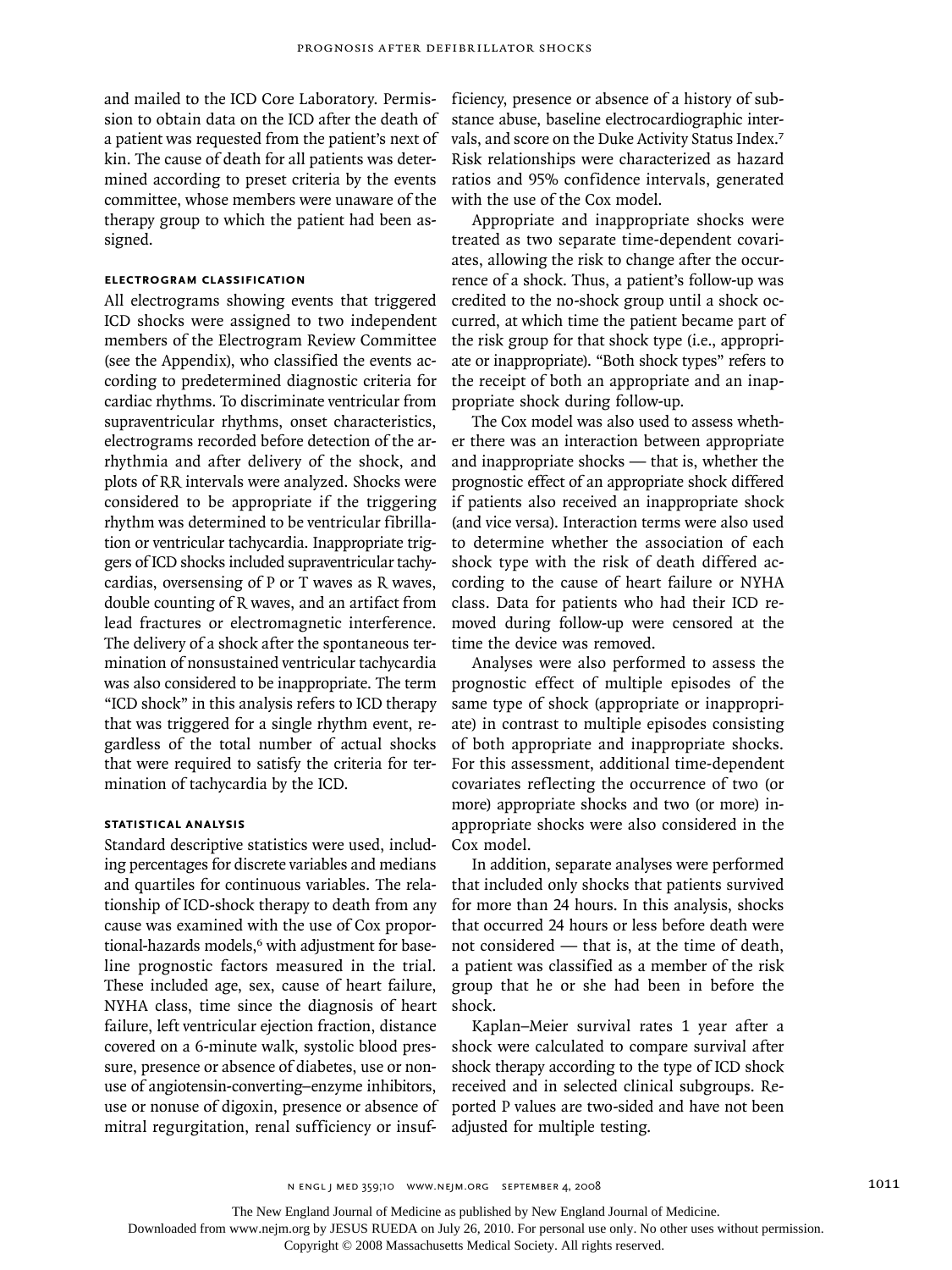| Table 1. Selected Baseline Clinical Characteristics of the Study Groups.*                                                                                                                                                                                                                                                                                |                                                                  |                                                                  |                                                                 |                                                                  |                                                                   |                                                                   |                                                    |                                                               |                                                     |
|----------------------------------------------------------------------------------------------------------------------------------------------------------------------------------------------------------------------------------------------------------------------------------------------------------------------------------------------------------|------------------------------------------------------------------|------------------------------------------------------------------|-----------------------------------------------------------------|------------------------------------------------------------------|-------------------------------------------------------------------|-------------------------------------------------------------------|----------------------------------------------------|---------------------------------------------------------------|-----------------------------------------------------|
| Characteristic                                                                                                                                                                                                                                                                                                                                           | Shock $(N = 182)$<br>Patients Who<br>Received Any<br>Appropriate | Received Appro-<br>priate Shocks<br>Patients Who<br>Only (N=128) | Shock $(N = 629)$<br>Patients Who<br>Received No<br>Appropriate | Shock $(N=141)$<br>Inappropriate<br>Patients Who<br>Received Any | propriate Shocks<br>Received Inap-<br>Patients Who<br>Only (N=87) | Shock $(N = 670)$<br>Inappropriate<br>Patients Who<br>Received No | Patients Who<br>Any Shock<br>Received<br>(N = 269) | Both Types of<br>Shock $(N = 54)$<br>Patients Who<br>Received | Patients Who<br>No Shock<br>Received<br>$(N = 542)$ |
| $Age - yr$                                                                                                                                                                                                                                                                                                                                               |                                                                  |                                                                  |                                                                 |                                                                  |                                                                   |                                                                   |                                                    |                                                               |                                                     |
| Median                                                                                                                                                                                                                                                                                                                                                   | 63                                                               | 3                                                                | SO                                                              | 57                                                               | 54                                                                | 5                                                                 | 59                                                 | 5                                                             | 5                                                   |
| Interquartile range                                                                                                                                                                                                                                                                                                                                      | $53 - 69$                                                        | $53 - 69$                                                        | $52 - 69$                                                       | 48-67                                                            | $47 - 62$                                                         | $53 - 69$                                                         | $51 - 68$                                          | $52 - 69$                                                     | $52 - 70$                                           |
| Female sex - no. (%)                                                                                                                                                                                                                                                                                                                                     | 38 (20.9)                                                        | 30(23.4)                                                         | 147(23.4)                                                       | 29 (20.6)                                                        | 21 (24.1)                                                         | 156(23.3)                                                         | 59 (21.9)                                          | 8(14.8)                                                       | 126(23.2)                                           |
| NYHA class III - no. (%)                                                                                                                                                                                                                                                                                                                                 | 65 (35.7)                                                        | 45 (35.2)                                                        | 192 (30.5)                                                      | 43 (30.5)                                                        | 23 (26.4)                                                         | 214 (31.9)                                                        | 88 (32.7)                                          | 20 (37.0)                                                     | 169 (31.2)                                          |
| $f$ ailure — no. $(%)$<br>Ischemic cause of heart                                                                                                                                                                                                                                                                                                        | 93(51.1)                                                         | 66 (51.6)                                                        | 327 (52.0)                                                      | 52 (36.9)                                                        | 25 (28.7)                                                         | 368 (54.9)                                                        | 118(43.9)                                          | 27 (50.0)                                                     | 302 (55.7)                                          |
| Ejection fraction                                                                                                                                                                                                                                                                                                                                        |                                                                  |                                                                  |                                                                 |                                                                  |                                                                   |                                                                   |                                                    |                                                               |                                                     |
| Median                                                                                                                                                                                                                                                                                                                                                   | 20                                                               | 20                                                               | 25                                                              | 25                                                               | 25                                                                | 24                                                                | 20                                                 | 20                                                            | 25                                                  |
| Interquartile range                                                                                                                                                                                                                                                                                                                                      | $18 - 26$                                                        | $17 - 26$                                                        | $20 - 30$                                                       | $20 - 28$                                                        | $20 - 30$                                                         | $19 - 30$                                                         | $18 - 28$                                          | $20 - 26$                                                     | $20 - 30$                                           |
| Atrial fibrillation or flutter<br>$-$ no. $(%)$                                                                                                                                                                                                                                                                                                          | 37(20.3)                                                         | 20 (15.6)                                                        | 102 (16.2)                                                      | 37 (26.2)                                                        | 20 (23.0)                                                         | 102 (15.2)                                                        | 57 (21.2)                                          | 17(31.5)                                                      | 82(15.1)                                            |
| tachycardia — no. (%)<br>Nonsustained ventricular                                                                                                                                                                                                                                                                                                        | 61 (33.5)                                                        | 48 (37.5)                                                        | 149 (23.7)                                                      | 39 (27.7)                                                        | 26 (29.9)                                                         | 173 (25.8)                                                        | 87(32.3)                                           | 13(24.1)                                                      | 123(22.7)                                           |
| * A total of 811 patients received an implantable cardioverter-defibrillator (1CD); 554 (68.3%) had New York Heart Association (NYHA) class II heart failure, and 257 (31.7%) had NYHA<br>class III heart failure. Of the 811 patients who received an ICD, 420 (51.8%) had an ischemic cause of heart failure, and 391 (48.2%) had a nonischemic cause. |                                                                  |                                                                  |                                                                 |                                                                  |                                                                   |                                                                   |                                                    |                                                               |                                                     |

### Results

#### **ICD Implantation and Programming**

Of the 829 patients who were randomly assigned to ICD therapy, 811 patients had an ICD implanted, 17 declined to undergo implantation, and 1 died before implantation. In 31 of the patients in whom an ICD was implanted (3.8%), the ICD was subsequently removed and not replaced, owing to complications with the device (8 patients), other medical problems (3), or heart transplantation (20). Deviations from the protocol occurred in patients who received a dual-lead ICD at initial implantation (3 patients) or who received a duallead ICD (15) or biventricular ICD (7) as a replacement for the original ICD. Deviations from the protocol with respect to ICD programming included a second zone of therapy in 64 patients (as well as antitachycardia pacing in 58 of those patients). The pacing rate was increased in 66 patients. Patients whose only detected events over the course of the study were the result of ICD therapy delivered in deviation from the protocol (arrhythmia events detected at <188 beats per minute and antitachycardia pacing) were not included in this analysis.

#### **ICD-Shock Therapy**

During the follow-up period (median, 45.5 months), 269 of the 811 patients with devices (33.2%) received at least one episode of ICD-shock therapy, whereas 542 patients (66.8%) received no known ICD-shock therapy. Either ventricular tachycardia or ventricular fibrillation was the only rhythm trigger for shocks in 128 of the 269 patients who received shocks (47.6%), and inappropriate triggers were the only cause of shocks in 87 (32.3%); 54 (20.1%) received both appropriate and inappropriate shocks. In total, 182 of the 811 patients with ICDs (22.4%) received shocks for ventricular tachycardia or ventricular fibrillation, with ventricular tachycardia or ventricular fibrillation recurring in 97 of those patients (53.3%). A total of 141 patients (17.4%) received inappropriate shocks, with recurrent inappropriate shocks delivered in 61 of those patients (43.3%).

## **Selected Clinical Characteristics at Study Entry**

Baseline characteristics of each shock group are shown in Table 1. Patients who received appropriate shocks had a lower ejection fraction, were

1012 n engl j med 359;10 www.nejm.org september 4, 2008

The New England Journal of Medicine as published by New England Journal of Medicine.

Downloaded from www.nejm.org by JESUS RUEDA on July 26, 2010. For personal use only. No other uses without permission.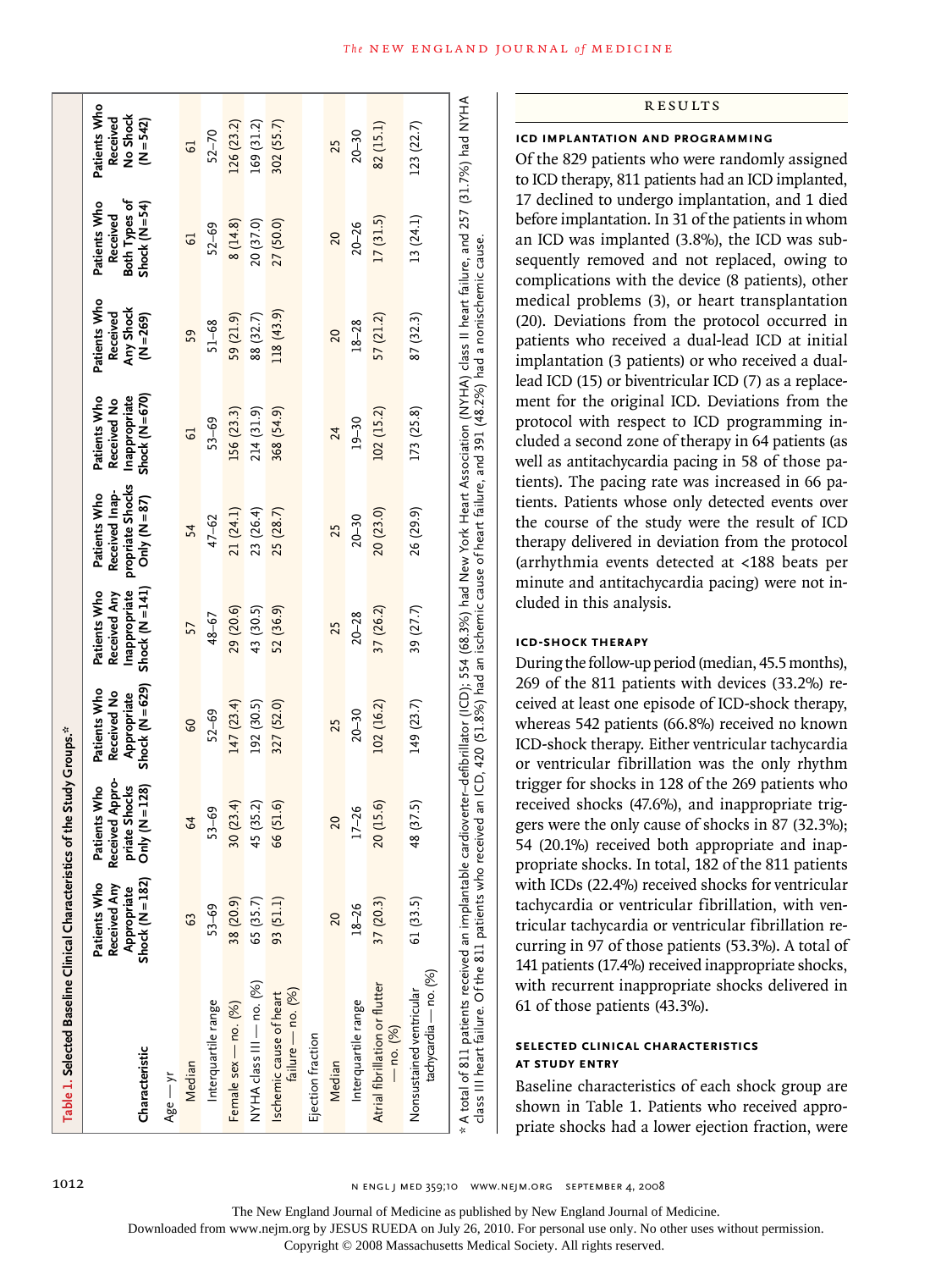have atrial fibrillation than those who did not receive appropriate shocks (Table 1). Patients who received inappropriate shocks were more likely to have atrial fibrillation and were less likely to have ischemic heart failure than those who did not receive inappropriate shocks (Table 1).

# **Deaths**

A total of 182 patients died among the 829 patients who were randomly assigned to the ICD group. Of the 18 patients in the ICD group who did not receive an ICD, 9 died, and of the 811 patients in whom an ICD was implanted, 173 died. Ten of these deaths occurred among the 31 patients whose ICDs were removed during the study. Among the 182 patients who received one or more appropriate shocks, there were 67 deaths (36.8%) (54 of the 182 patients also received one or more inappropriate shocks). Ten additional deaths occurred among the 87 patients who received only one or more inappropriate shocks (11.5%). Finally, 86 deaths occurred among the 542 patients who were not recorded as having received an ICD shock (15.9%). Postmortem data on the ICD were available for only 64 of the 173 patients with ICDs who died (37.0%). According to postmortem review, 20 patients died within 24 hours after their first ICD shock for ventricular tachycardia

in a higher NYHA class, and were more likely to or ventricular fibrillation; 19 of them had ischemic heart failure.

# **Risk of Death Associated with ICD Shocks**

In a multivariable Cox model, both appropriate and inappropriate ICD shocks were significant predictors of death (Fig. 1A). An appropriate shock, as compared with no appropriate shock, was associated with a risk that was increased by a factor of more than 5 (hazard ratio, 5.68; 95% confidence interval [CI], 3.97 to 8.12; P<0.001), and an inappropriate shock, as compared with no inappropriate shock, was associated with a near doubling of the risk of death (hazard ratio, 1.98; 95% CI, 1.29 to 3.05;  $P=0.002$ ). The relative risk of death associated with an appropriate shock in patients who had not received a previous inappropriate shock did not differ significantly from that in patients who had received a previous inappropriate shock  $(P=0.59)$  for the interaction). We therefore estimated that in patients who received both shock types, the risk of death was increased by a factor of 11, as compared with the risk in patients who received no shocks (hazard ratio, 11.27; 95% CI, 6.70 to 18.94; P<0.001).

Analyses performed to refine these results and account for multiple shocks of the same type (Fig. 1B) showed that one appropriate shock was associated with a risk of death that was increased

| A                                                                                                         |     |     |     |     |     |                                 |      |                        |         |
|-----------------------------------------------------------------------------------------------------------|-----|-----|-----|-----|-----|---------------------------------|------|------------------------|---------|
| <b>Shock Type</b>                                                                                         |     |     |     |     |     | Hazard Ratio for Death (95% CI) |      |                        | P Value |
| $\geq$ 1 App vs. no App                                                                                   |     |     |     |     |     |                                 |      | $5.68(3.97 - 8.12)$    | < 0.001 |
| $\geq$ 1 Inapp vs. no Inapp                                                                               |     |     |     |     |     |                                 |      | $1.98(1.29 - 3.05)$    | 0.002   |
| Both shock types vs. no shock                                                                             |     |     |     |     |     |                                 |      | $+11.27(6.70 - 18.94)$ | < 0.001 |
|                                                                                                           | 0.5 | 1.0 | 2.0 |     | 4.0 | 8.0                             | 16.0 |                        |         |
| В                                                                                                         |     |     |     |     |     |                                 |      |                        |         |
| <b>Shock Type</b>                                                                                         |     |     |     |     |     | Hazard Ratio for Death (95% CI) |      |                        | P Value |
| 1 App vs. no App                                                                                          |     |     |     |     |     |                                 |      | $3.98(2.52 - 6.30)$    | < 0.001 |
| $\geq$ 2 Apps vs. no App                                                                                  |     |     |     |     |     |                                 |      | $8.23(4.64 - 14.59)$   | < 0.001 |
| $\geq$ 2 Apps plus 1 Inapp vs. no shock                                                                   |     |     |     |     |     |                                 |      | 15.89 (7.42-34.02)     | < 0.001 |
|                                                                                                           | 0.5 | 1.0 | 2.0 | 4.0 | 8.0 | 16.0                            | 32.0 |                        |         |
| Figure 1. Hazard Ratios for the Association of ICD Shock with the Risk of Death, According to Shock Type. |     |     |     |     |     |                                 |      |                        |         |

presence or absence of mitral regurgitation, renal sufficiency or insufficiency, presence or absence of a history of in, presence or absence of mitral regurgitation, renal sufficiency or insufficiency, presence or absence Panel A shows the hazard ratios for the association of shock types with the risk of death, adjusted for baseline prog-(age, sex, cause of heart failure, New York Heart Ass presence or absence of diabetes, use or nonuse of angiotensin-converting–enzyme inhibitors, use or nonuse of digoxdiagnosis of heart failure, left ventricular ejection fraction, distance covered on a 6-minute walk, systolic blood pressure, ni, presence or absence or minal regargitation, renar sametency or misametericy, presence or absence or a motor, or<br>substance abuse, baseline electrocardiographic intervals, and score on the Duke Activity Status Index<sup>7</sup>). the adjusted hazard ratios for the risk of death according to the number of appropriate or inappropriate shocks. App **Figure has been redrawn and type has been reset. Please check carefully.** denotes appropriate defibrillator shock, CI confidence interval, and Inapp inappropriate defibrillator shock. nostic factors identified in the trial (age, sex, cause of heart failure, New York Heart Association class, time since the

n engl j med 359;10 www.nejm.org september 4, 2008 1013

The New England Journal of Medicine as published by New England Journal of Medicine.

Downloaded from www.nejm.org by JESUS RUEDA on July 26, 2010. For personal use only. No other uses without permission.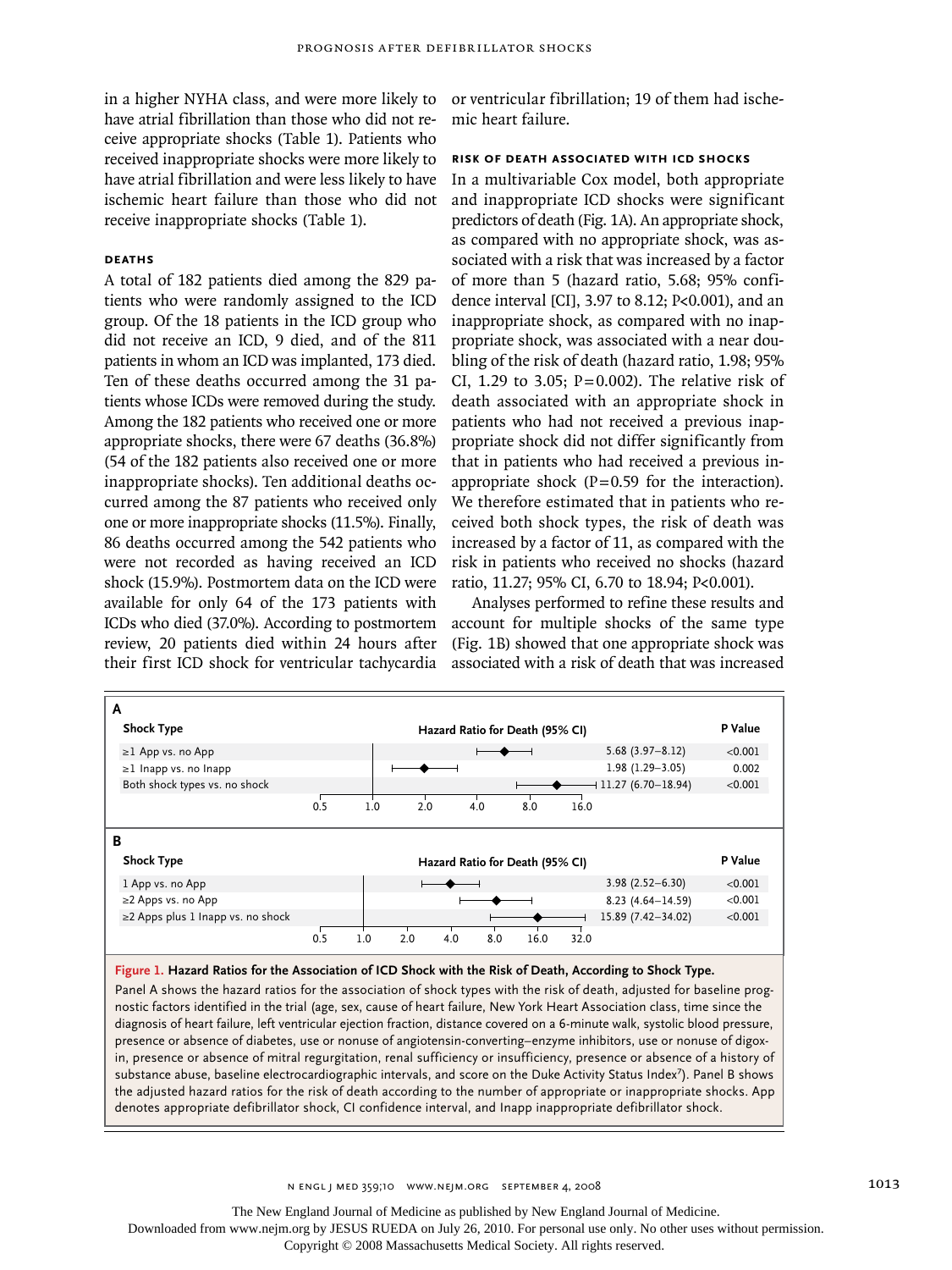by a factor of approximately 4 (hazard ratio, 3.98; 95% CI, 2.52 to 6.30; P<0.001), whereas a second appropriate shock was associated with a further significant increase by a factor of 2 ( $P = 0.005$ ), resulting in an overall risk of death that was increased by a factor of 8 for patients with two or more appropriate shocks as compared with patients who did not receive any shock (hazard ratio, 8.23; 95% CI, 4.64 to 14.59; P<0.001). After adjustment for the occurrence of multiple appropriate shocks, an inappropriate shock continued to have important prognostic significance and was associated with a risk that was increased by a factor of approximately 2 ( $P=0.01$ ). The net result is that for patients with two or more appropriate shocks plus an inappropriate shock, the risk of death was increased by a factor of more than 15 (hazard ratio, 15.89; 95% CI, 7.42 to 34.02; P<0.001). Additional inappropriate shocks were not associated with a further increase in risk ( $P = 0.69$ ).

Significant interactions between the receipt of a shock and the cause of heart failure were noted (P<0.001 for the interaction with appropriate shocks, and  $P=0.05$  for the interaction with inappropriate shocks). The hazard ratios for an appropriate shock among patients with ischemic heart failure and among those with nonischemic heart failure were 8.72 (95% CI, 5.68 to 13.39) and 2.61 (95% CI, 1.42 to 4.78), respectively, and the hazard ratios for inappropriate shocks were 2.97 (95% CI, 1.73 to 5.10) and 1.22 (95% CI, 0.59 to 2.51), respectively. No significant interactions between the receipt of a shock and the NYHA class were

observed  $(P=0.62$  for the interaction with appropriate shocks, and  $P=0.46$  for the interaction with inappropriate shocks).

ICD shocks remained an important predictor of the outcome among patients who survived for at least 24 hours after a first ICD shock of either type (Fig. 2). An appropriate shock was associated with a risk of death that was increased by a factor of 3 (hazard ratio, 2.99; 95% CI, 2.04 to 4.37; P<0.001). An inappropriate shock was associated with a trend toward an increased risk (hazard ratio, 1.57; 95% CI, 0.99 to 2.50; P=0.06). As was the case when all shocks were considered, there was no significant interaction between appropriate and inappropriate shock types when shocks that occurred 24 hours or less before death were not considered  $(P=0.60)$ . We therefore estimated that patients who received both types of shocks and survived longer than 24 hours had a risk of death that was increased by a factor of nearly 5, as compared with patients who received no ICD shocks (hazard ratio, 4.70; 95% CI, 2.70 to 8.18; P<0.001). No significant interaction was found between the receipt of a shock and the cause of heart failure  $(P=0.18$  for an appropriate shock, and  $P=0.24$  for an inappropriate shock) or NYHA class ( $P=0.11$  and  $P=0.12$ , respectively).

#### **Survival after ICD Shocks**

09-04-08

One-year Kaplan–Meier survival rates (±SE) after the first ICD shock were compared among patients with a first shock of any type (82.5±2.4%), all patients with one or more appropriate shocks



Poole **Figure 2. Hazard Ratios for the Risk of Death among Patients Who Survived at Least 24 Hours after a First ICD Shock.**

distance covered on a 6-minute walk, systolic blood pressure, presence or absence of diabetes, use or nonuse of The association of shock types with the risk of death among patients who survived at least 24 hours after a first ICD failure, New York Heart Association class, time since the diagnosis of heart failure, left ventricular ejection fraction, shock of either type is shown, adjusted for baseline prognostic factors identified in the trial (age, sex, cause of heart **AUTHOR, PLEASE NOTE: Figure has been redrawn and type has been reset.** renal sufficiency or insufficiency, presence or absence of a history of substance abuse, baseline electrocardiographic intervals, and score on the Duke Activity Status Index<sup>7</sup>). App denotes appropriate defibrillator shock, CI confidence angiotensin-converting–enzyme inhibitors, use or nonuse of digoxin, presence or absence of mitral regurgitation, interval, and Inapp inappropriate defibrillator shock.

35910 ISSUE EN 1992 EN 1993 EN 1993 EN 1993 EN 1993 EN 1993 EN 1993 EN 1993 EN 1993 EN 1993 EN 1993 EN 1993 EN<br>1993 EN 1993 EN 1993 EN 1993 EN 1993 EN 1993 EN 1993 EN 1993 EN 1993 EN 1993 EN 1993 EN 1993 EN 1993 EN 1993 E

The New England Journal of Medicine as published by New England Journal of Medicine.

JOB:

Downloaded from www.nejm.org by JESUS RUEDA on July 26, 2010. For personal use only. No other uses without permission.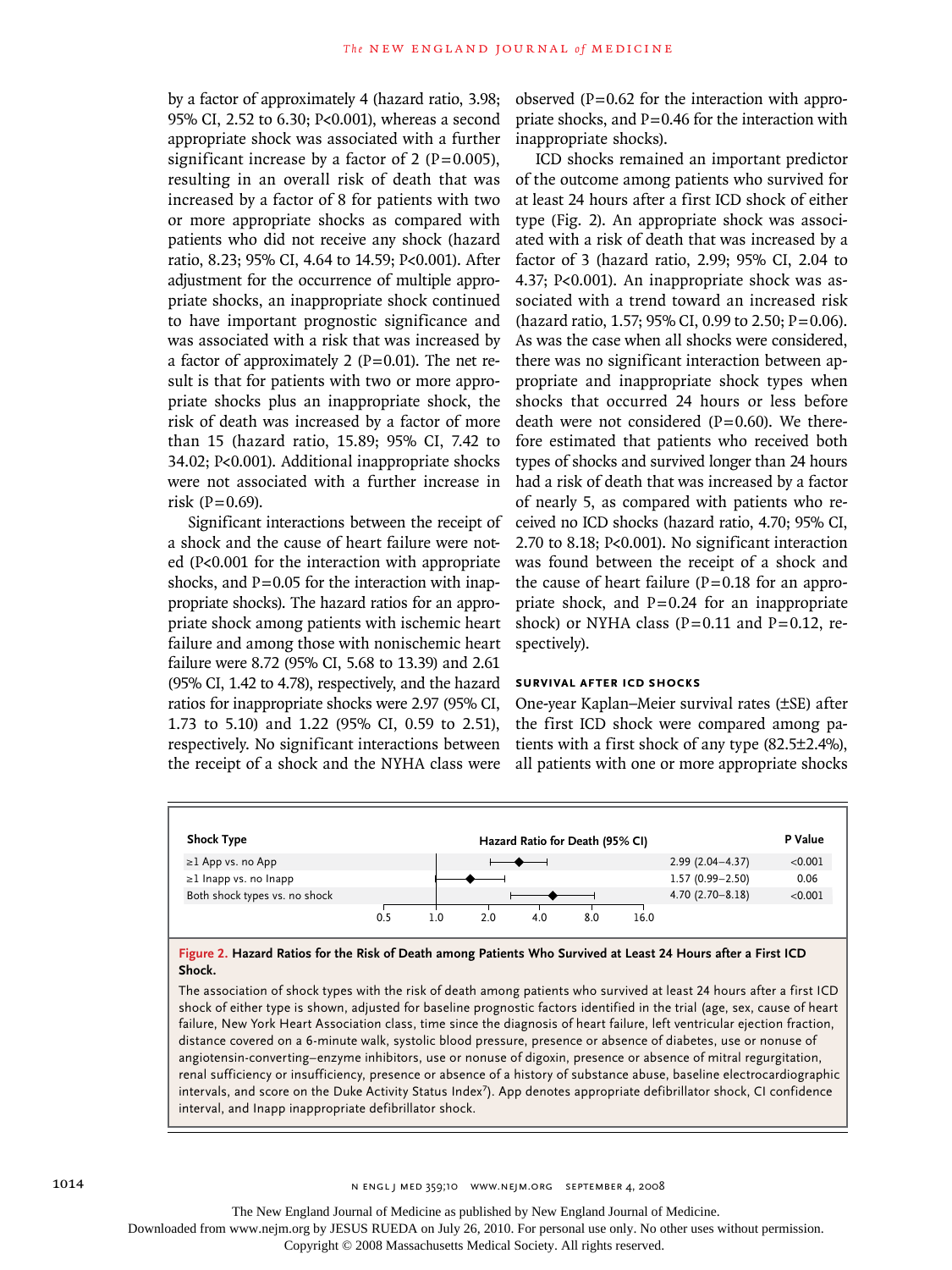(76.9±3.2%), and those with only one or more inappropriate shocks (94.9±2.5%) (Table 2). Median times from shock to death for patients who received any shock were 204 days (interquartile range, 1 to 630); for patients with one or more appropriate shocks, 168 days (interquartile range, 1 to 797); and for patients with only one or more inappropriate shocks, 294 days (interquartile range, 28 to 509) (Table 2). One-year survival was lower and the time from shock to death shorter for patients with appropriate shocks who were in NYHA class III than for those who were in class II, for those in whom the cause of heart failure was ischemic than for those in whom the cause was nonischemic (Table 2), and for those whose first shock was for ventricular fibrillation than for those whose first shock was for ventricular tachycardia.

#### **Cause of Death in Patients with ICD Shocks**

The most common cause of death among patients who had any ICD shock was progressive heart failure (accounting for 33 of 77 deaths [42.9%]) (Table 3). However, sudden death from arrhythmia did occur among patients who received ICD shocks for ventricular tachycardia or ventricular fibrillation (14 of 67 deaths [20.9%]).

#### Discussion

This study showed that in patients with heart failure who received an ICD for primary prevention, the occurrence of an appropriate ICD shock was associated with a markedly increased risk of death. This relationship was independent of other covariates that are predictive of the outcome and was

| Table 2. Time from ICD Shock to Death among Patients Who Received at Least One Shock.* |                     |                             |        |                          |                                                            |                |  |  |  |  |
|----------------------------------------------------------------------------------------|---------------------|-----------------------------|--------|--------------------------|------------------------------------------------------------|----------------|--|--|--|--|
| <b>Type of Shock</b>                                                                   | <b>All Patients</b> | <b>Patients</b><br>Who Died |        | Time from Shock to Death | Kaplan–Meier<br><b>Survival Rate</b><br>1 Year after Shock |                |  |  |  |  |
|                                                                                        |                     |                             | Median | Interquartile Range      | Full Range                                                 |                |  |  |  |  |
|                                                                                        |                     |                             |        | days                     |                                                            | %              |  |  |  |  |
| Any shock                                                                              | 269                 | 77                          | 204    | $1 - 630$                | $0 - 1872$                                                 | $82.5 \pm 2.4$ |  |  |  |  |
| One or more inappropriate shocks only                                                  | 87                  | 10                          | 294    | $28 - 509$               | $0 - 735$                                                  | $94.9 + 2.5$   |  |  |  |  |
| One or more appropriate shocks                                                         | 182                 | 67                          | 168    | $1 - 797$                | $0 - 1872$                                                 | $76.9 \pm 3.2$ |  |  |  |  |
| NYHA class II                                                                          | 117                 | 31                          | 206    | $1 - 977$                | $0 - 1872$                                                 | $84.0 \pm 3.5$ |  |  |  |  |
| NYHA class III                                                                         | 65                  | 36                          | 168    | $7 - 626$                | $0 - 1343$                                                 | $64.2 \pm 6.1$ |  |  |  |  |
| Ischemic heart failure                                                                 | 93                  | 49                          | 96     | $0 - 443$                | $0 - 1872$                                                 | $62.6 \pm 5.2$ |  |  |  |  |
| Nonischemic heart failure                                                              | 89                  | 18                          | 622    | 204-908                  | $1 - 1785$                                                 | $91.6 \pm 3.0$ |  |  |  |  |
| First shock for ventricular fibrillation                                               | 77                  | 33                          | 3      | $0 - 622$                | $0 - 1872$                                                 | $74.6 + 5.0$   |  |  |  |  |
| First shock for ventricular tachycardia                                                | 105                 | 34                          | 258    | 59-797                   | $0 - 1785$                                                 | $78.5 \pm 4.2$ |  |  |  |  |

\* Plus–minus values are survival rates ±SE. ICD denotes implantable cardioverter–defibrillator, and NYHA New York Heart Association.

| Type of Shock            | <b>All Patients</b> | Patients Who Died* |                      | <b>Cause of Death</b> |                         |                      |                |  |
|--------------------------|---------------------|--------------------|----------------------|-----------------------|-------------------------|----------------------|----------------|--|
|                          |                     |                    | Sudden<br>Arrhythmia | Heart<br>Failure      | Other Cardiac<br>Causes | Noncardiac<br>Causes | Unknown        |  |
|                          |                     |                    |                      |                       | number of patients      |                      |                |  |
| Any shock                | 269                 | 77                 | 16                   | 33                    | 9                       | 17                   | $\overline{2}$ |  |
| Any appropriate shock    | 182                 | 67                 | 14                   | 29                    | 8                       | 14                   | $\overline{2}$ |  |
| Inappropriate shock only | 87                  | 10                 | $\overline{2}$       | $\overline{4}$        | $\overline{1}$          | 3                    | $\mathbf{0}$   |  |
| No shock                 | 542                 | 86                 | 13                   | 34                    | 6                       | 29                   | 4              |  |

\* Ten additional patients whose ICDs were removed during the study died.

The New England Journal of Medicine as published by New England Journal of Medicine.

Downloaded from www.nejm.org by JESUS RUEDA on July 26, 2010. For personal use only. No other uses without permission.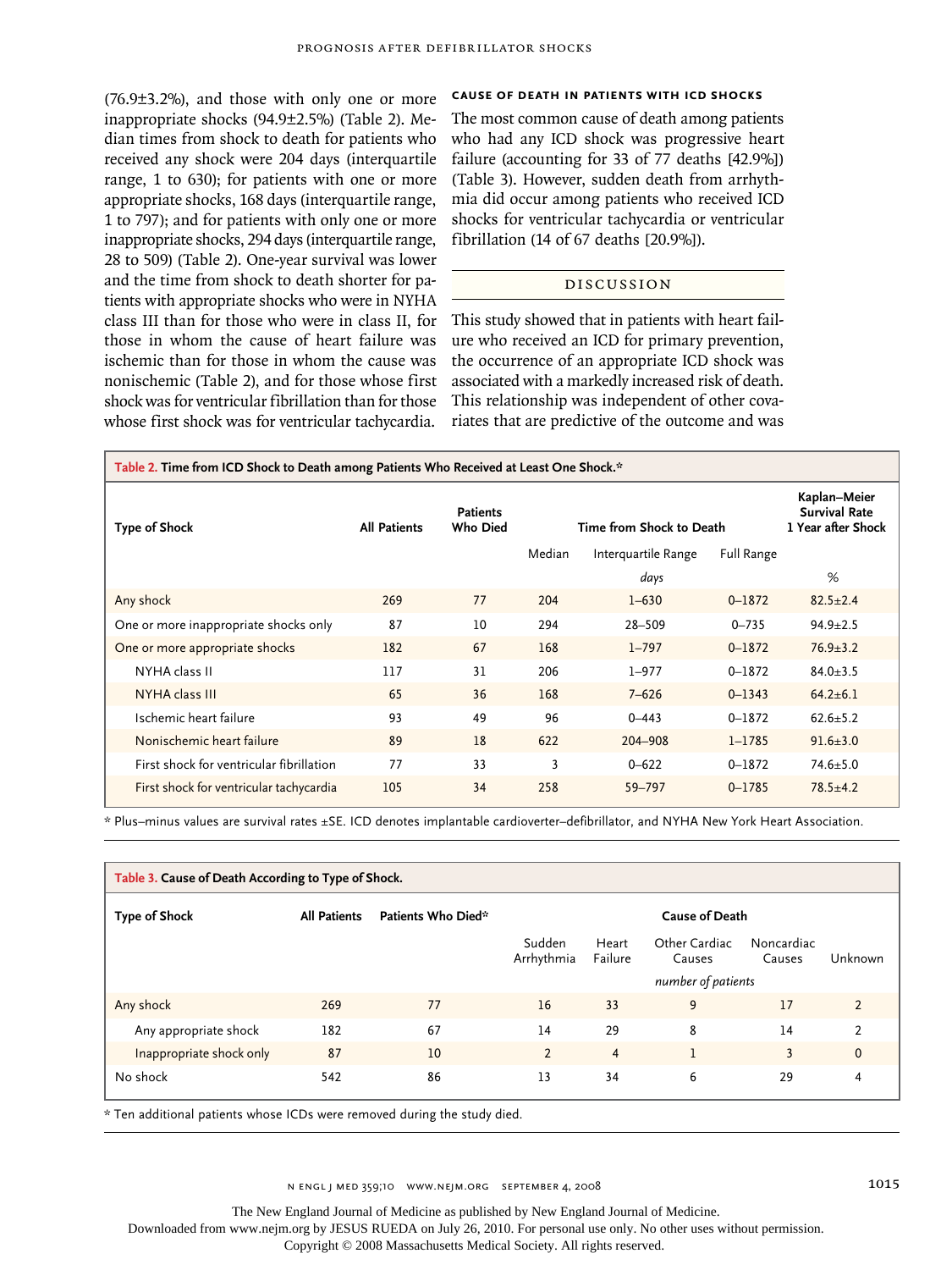seen both in patients with ischemic heart disease and in those with nonischemic heart disease. Although the response by physicians to ICD shocks is commonly a sense of relief that sudden death was averted, our findings highlight the need for a more thoughtful consideration of this patient group, directed in particular at a reassessment of the therapeutic options that might modify the prognosis.

Our study also identified an increased risk for patients who received inappropriately triggered ICD shocks. The cause of this association is uncertain, but several possibilities may be considered. First, patients with heart failure in whom atrial fibrillation develops have been shown to be at an increased risk for death.8-10 Second, in certain vulnerable patients, it may be postulated that the negative inotropic consequences of the shock itself could increase the risk of death, especially when the patient receives multiple shocks owing to oversensing or ongoing supraventricular tachycardia.11-16

The hazard ratios for the risk of death were lower when only patients who survived longer than 24 hours after a shock were considered. In some cases, the firing of the device may occur during the patient's fatal arrhythmia; such ICD shocks are not predictive in the sense of providing information about the likelihood of a subsequent event. The data from analyses that included only patients who survived longer than 24 hours after a shock may therefore represent a more accurate picture of the consequences of surviving an arrhythmia.

The MADIT II investigators were the first to describe an adverse prognosis associated with ICD therapy that is used for primary prevention.<sup>5,17,18</sup> In MADIT II, among 719 patients with ischemic heart disease, an ICD shock or antitachycardia pacing was reported to be appropriate in 23.5% and inappropriate in 13.9%. Absolute rates of ICD use in MADIT II were similar to those in our study, despite a shorter follow-up (21 months, vs. 45.5 months in our study), use of dual-chamber ICDs in 43.6% of the patients, ICD programming that included antitachycardia pacing in 59% of the patients, and inclusion of patients with NYHA class I disease.3,5 Further analyses by the MADIT II investigators identified a risk of death that was increased by a factor of more than 3 among patients who received ICD shocks or antitachycardia pacing for ventricular tachycardia or ventricular fibrillation,5 as well as increased risks of heart failure and of death related to heart failure.17 The risk of death with appropriate ICD shocks was higher in our study (increased by a factor of more than 5) than in their study. This difference may be due to the longer follow-up and the exclusion of patients with NYHA class I disease in our study. We also identified a risk of death with inappropriate shocks that was increased by a factor of 2, which was similar to that in MADIT II.<sup>18</sup>

It is important to emphasize that our results reflect our use of primarily single-lead ICDs, a single zone of therapy, and shock-only programming for high-rate arrhythmias that were most likely to be life-threatening. Although decreasing the rate of painful ICD shocks for ventricular tachycardia is an accepted reason to activate antitachycardia pacing, inappropriate intervention for self-terminating rhythms such as nonsustained ventricular tachycardia may occur when antitachycardia pacing is used empirically.19,20 In shockonly programming, the delay of 5 to 10 seconds during the charging of the capacitors for the delivery of the shock allows some rhythms to normalize spontaneously and minimizes the likelihood of pacing-induced acceleration of rhythms that are best left alone.19,20

There are several limitations of our study. The episodes of ICD shock that were analyzed in this trial may not represent all ICD-detected events. It was not possible to guarantee that all ICD-detected events were transmitted to the ICD Core Laboratory, despite careful review of follow-up data forms to identify any missed events.

A second limitation, which was inherent in the design of the study, was our inability to record sustained rhythms with rates of less than 188 beats per minute, except in the few cases of deviation from the protocol. The goal of this design feature was to minimize false positive interventions in a population that was not known to have sustained ventricular tachycardia at the time of enrollment. In addition, the number of postmortem reports that were collected was limited, since family members often failed to provide notification of a patient's death in time to gather the data. Therefore, some patients may have had shock events associated with death that were not identified. Finally, the limited memory capacity of the device resulted in overwritten data in patients who had repetitive arrhythmic events occurring over a short period of time.

In conclusion, in patients with heart failure

The New England Journal of Medicine as published by New England Journal of Medicine.

Downloaded from www.nejm.org by JESUS RUEDA on July 26, 2010. For personal use only. No other uses without permission.